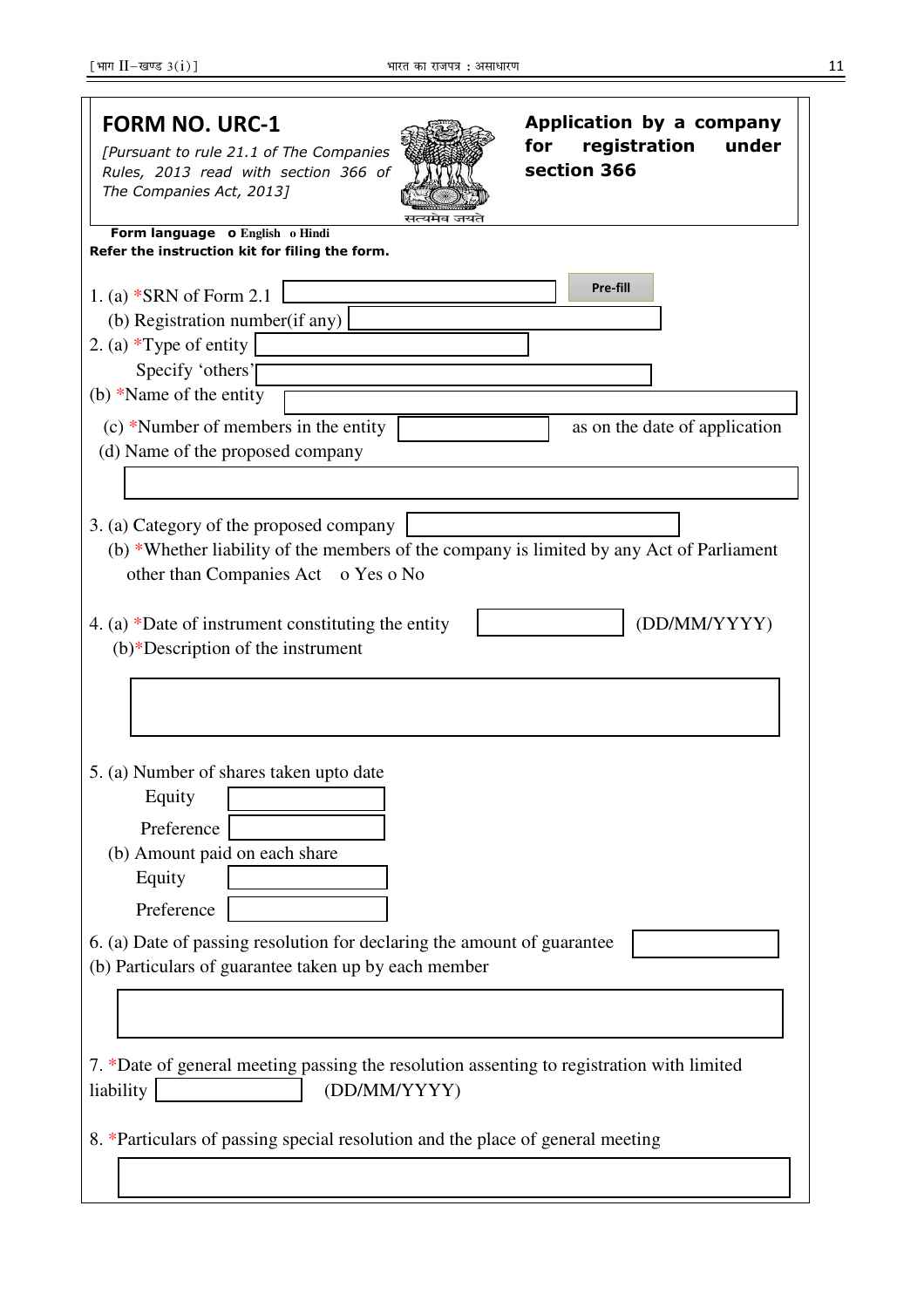

a person named in the articles as a (Drop down – values: director/company secretary/manager) declares that all the requirements of The Companies Act, 2013 and the rules made thereunder in respect of the subject matter of this form and matters incidental thereto have been complied with. I am authorized by other promoters subscribing to the Memorandum of Association and Articles of Association and the first directors to give this declaration and to sign and submit this Form. It is further declared and verified that

1. Whatever is stated in this form and in the attachments thereto is true, correct and complete and no information material to the subject matter of this form has been suppressed or concealed and is as per the original records maintained by the promoters subscribing to the Memorandum of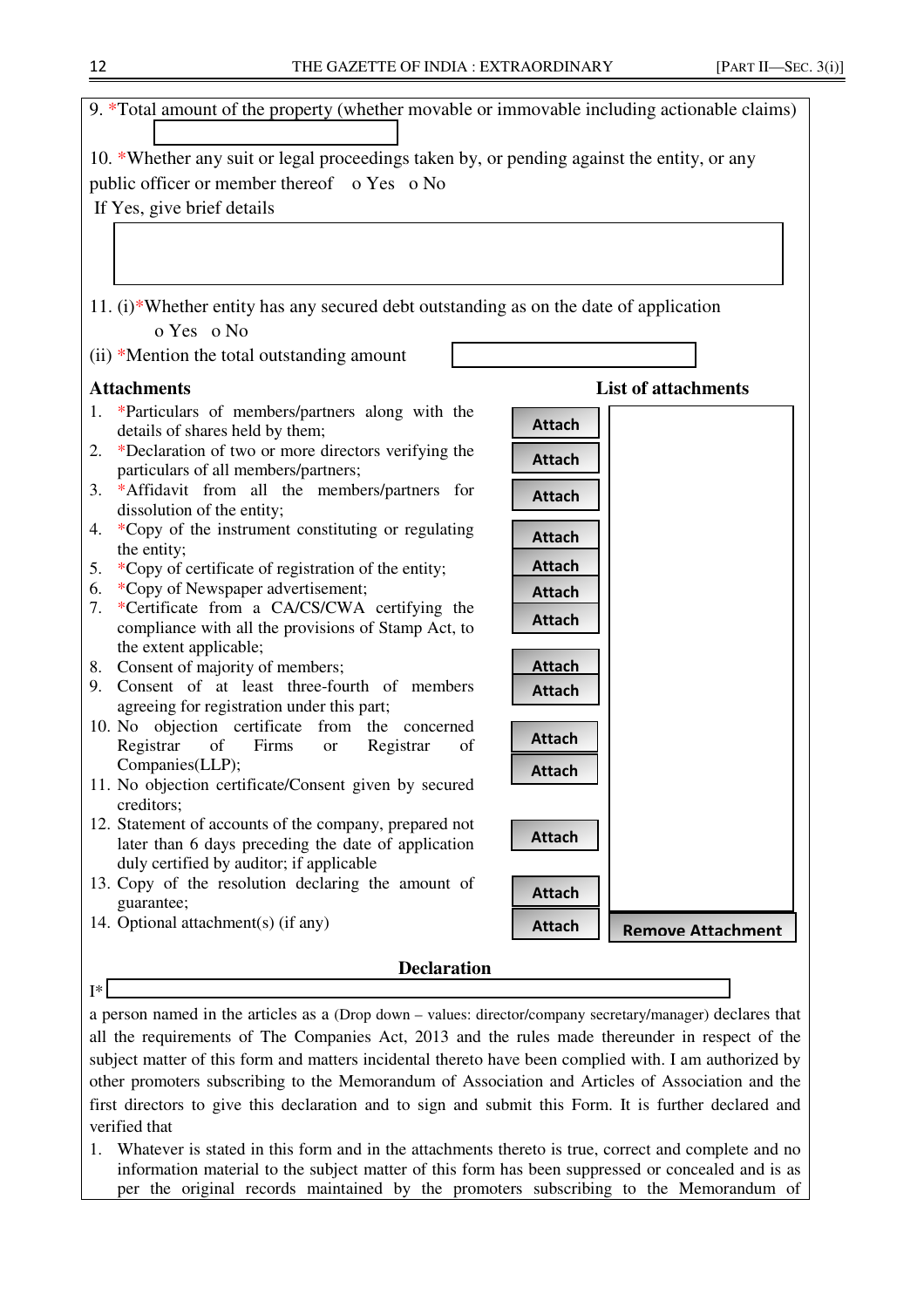| Association and Articles of Association.                                                   |                                   |  |
|--------------------------------------------------------------------------------------------|-----------------------------------|--|
| All the required attachments have been completely and legibly attached to this form.<br>2. |                                   |  |
| <i>*To be digitally signed by</i>                                                          |                                   |  |
| *Designation                                                                               | <b>DSC Box</b>                    |  |
| *DIN of the director; DIN or PAN of the manager; or                                        |                                   |  |
| Membership number of company secretary                                                     |                                   |  |
| Note: Attention is drawn to provisions of Section 448 and 449 which provide for            |                                   |  |
| punishment for false statement/certificate and punishment for false evidence respectively. |                                   |  |
|                                                                                            |                                   |  |
| <b>Check Form</b><br><b>Modify</b>                                                         | Submit<br>Prescrutiny             |  |
| For office use only:                                                                       | Affix filing details              |  |
| eForm Service request number (SRN)                                                         | (DD/MM/YYYY)<br>eForm filing date |  |
| Digital signature of the authorising officer                                               |                                   |  |
| This e-Form is hereby registered                                                           | Confirm submission                |  |
| Date of signing                                                                            | (DD/MM/YYYY)                      |  |
|                                                                                            |                                   |  |